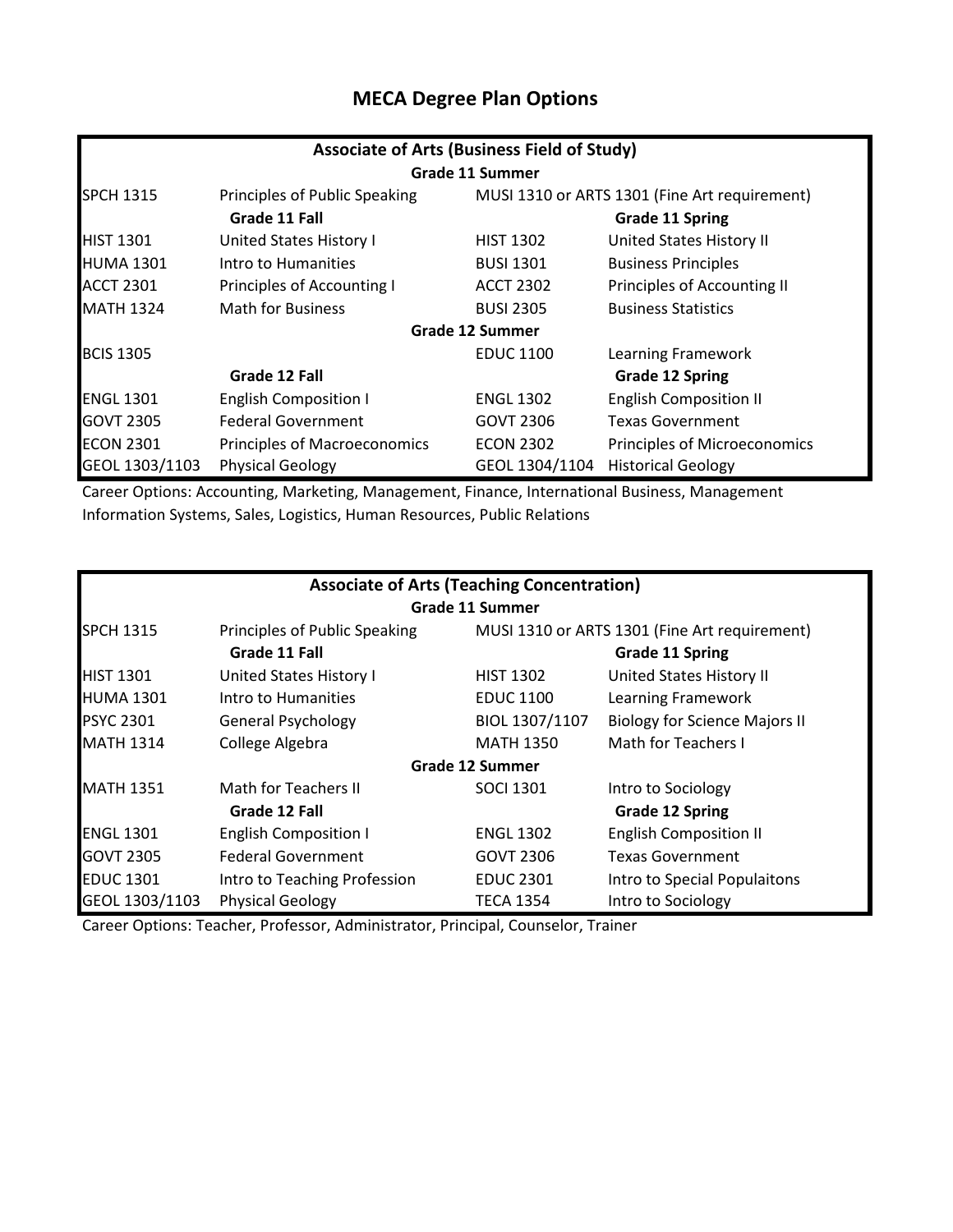| <b>Associate of Arts (Pre-Health Occupations)</b> |                                       |                        |                                               |  |
|---------------------------------------------------|---------------------------------------|------------------------|-----------------------------------------------|--|
|                                                   |                                       | <b>Grade 11 Summer</b> |                                               |  |
| <b>SPCH 1315</b>                                  | Principles of Public Speaking         |                        | MUSI 1310 or ARTS 1301 (Fine Art requirement) |  |
|                                                   | Grade 11 Fall                         |                        | <b>Grade 11 Spring</b>                        |  |
| <b>HIST 1301</b>                                  | <b>United States History I</b>        | <b>HIST 1302</b>       | United States History II                      |  |
| <b>HUMA 1301</b>                                  | Intro to Humanities                   | <b>EDUC 1100</b>       | Learning Framework                            |  |
| BIOL 2301/2101                                    | Anatomy & Physiology I                | BIOL 2302/2102         | Anatomy & Physiology II                       |  |
| <b>MATH 1342</b>                                  | <b>Elementary Statistical Methods</b> | <b>BIOL 1322</b>       | Nutrition and Diet Therapy                    |  |
|                                                   |                                       | <b>Grade 12 Summer</b> |                                               |  |
| <b>SOCI 1301</b>                                  | Intro to Sociology                    | <b>PHED 1164</b>       | Into Physical Fitness and Wellness            |  |
|                                                   | Grade 12 Fall                         |                        | <b>Grade 12 Spring</b>                        |  |
| <b>ENGL 1301</b>                                  | <b>English Composition I</b>          | <b>ENGL 1302</b>       | <b>English Composition II</b>                 |  |
| <b>GOVT 2305</b>                                  | <b>Federal Government</b>             | <b>GOVT 2306</b>       | Texas Government                              |  |
| BIOL 2323/2120                                    | Microbiology for Health Science       |                        | CHEM 1305/1105 Intro to Chemistry I           |  |
| <b>PSYC 2301</b>                                  | <b>General Psychology</b>             | <b>PSYC 2314</b>       | Lifespan Growth and Development               |  |

Career Options: Nursing, Occupational Health and Safety, Occupational Therapist, Physical Therapist, Athletic Trainers, Dietician, Respiratory Therapist

| <b>Associate of Science (Mathematics)</b> |                                |                        |                                               |  |
|-------------------------------------------|--------------------------------|------------------------|-----------------------------------------------|--|
|                                           |                                | Grade 11 Summer        |                                               |  |
| <b>MATH 1314</b>                          | College Algebra                |                        | MUSI 1310 or ARTS 1301 (Fine Art requirement) |  |
|                                           | Grade 11 Fall                  | <b>Grade 11 Spring</b> |                                               |  |
| <b>HIST 1301</b>                          | <b>United States History I</b> | <b>HIST 1302</b>       | United States History II                      |  |
| <b>HUMA 1301</b>                          | Intro to Humanities            | <b>GOVT 2306</b>       | <b>Texas Government</b>                       |  |
| <b>MATH 2412</b>                          | <b>Precalculus</b>             | <b>MATH 2413</b>       | Calculus I                                    |  |
| <b>EDUC 1100</b>                          | Learning Framework             |                        |                                               |  |
|                                           |                                | <b>Grade 12 Summer</b> |                                               |  |
| <b>SOCI 1301</b>                          | Intro to Sociology             | COSC 1436              | Programming Fundamentals I                    |  |
|                                           | Grade 12 Fall                  |                        | <b>Grade 12 Spring</b>                        |  |
| <b>ENGL 1301</b>                          | <b>English Composition I</b>   | <b>ENGL 1302</b>       | <b>English Composition II</b>                 |  |
| <b>GOVT 2305</b>                          | <b>Federal Government</b>      | <b>PHED 1164</b>       | Into Physical Fitness and Wellness            |  |
| <b>MATH 2414</b>                          | Calculus II                    | <b>MATH 2415</b>       | Calculus III                                  |  |
| PHYS 2325/2125                            | <b>University Physics I</b>    | PHYS 2326/2126         | <b>University Phyics II</b>                   |  |

Career Options: Engineering (Chemical, Mechanical, Industrial, Petrochemical, Civil, etc.) Financial Analyst, Statistician, Actuary, Data Analyst, Economist, Physicist, Economist, Computer Programming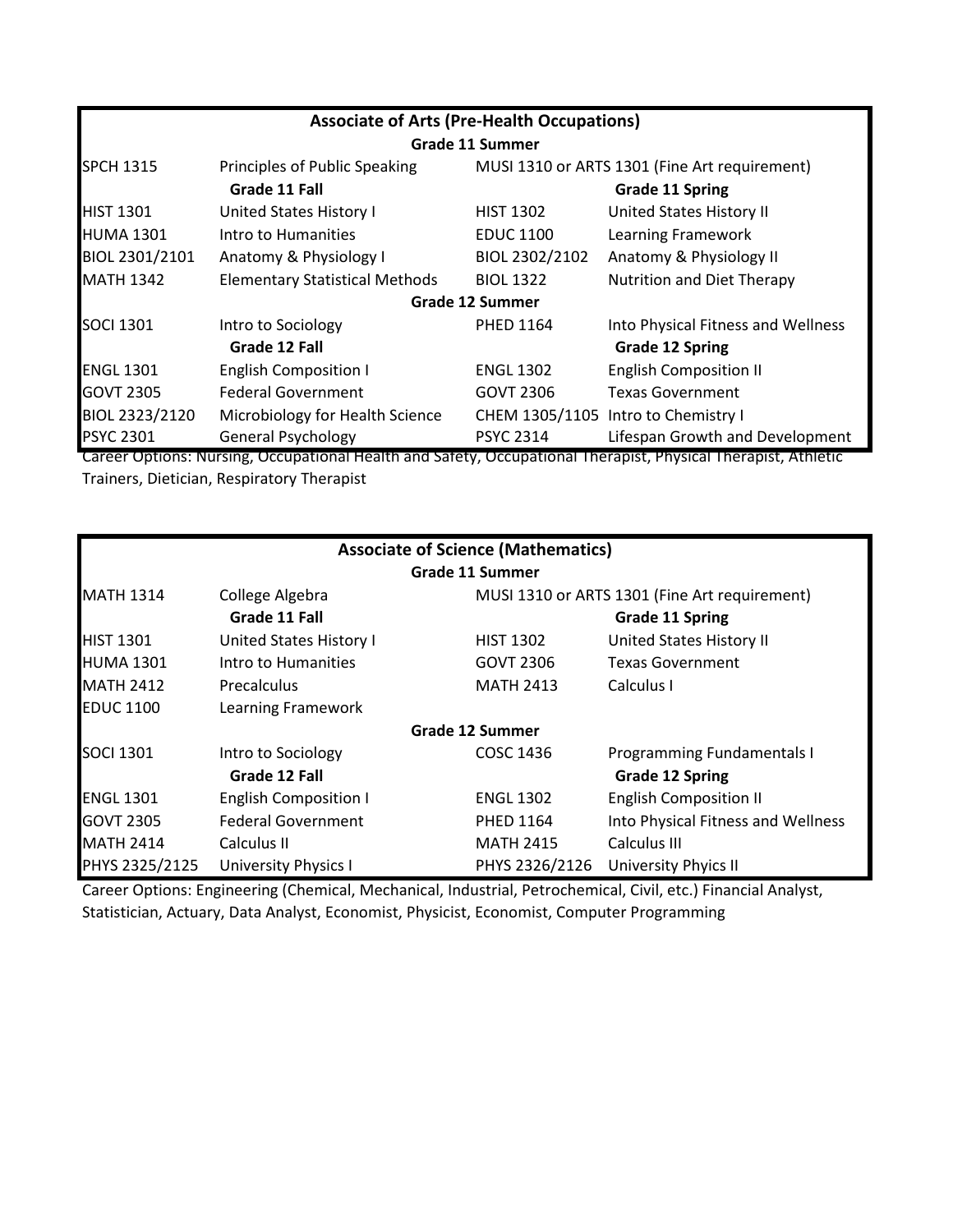| <b>Associate of Science (Physical Science)</b> |                                         |                        |                                               |  |  |
|------------------------------------------------|-----------------------------------------|------------------------|-----------------------------------------------|--|--|
|                                                |                                         | <b>Grade 11 Summer</b> |                                               |  |  |
| <b>MATH 1314</b>                               | College Algebra                         |                        | MUSI 1310 or ARTS 1301 (Fine Art requirement) |  |  |
|                                                | Grade 11 Fall<br><b>Grade 11 Spring</b> |                        |                                               |  |  |
| <b>HIST 1301</b>                               | United States History I                 | <b>HIST 1302</b>       | United States History II                      |  |  |
| <b>HUMA 1301</b>                               | Intro to Humanities                     | <b>SOCI 1301</b>       | Intro to Sociology                            |  |  |
| <b>MATH 2412</b>                               | <b>Precalculus</b>                      | <b>MATH 2413</b>       | Calculus I                                    |  |  |
| GEOL 1303/1103                                 | <b>Physical Geology</b>                 | GEOL 1304/1104         | <b>Historical Geology</b>                     |  |  |
|                                                |                                         | <b>Grade 12 Summer</b> |                                               |  |  |
| PHYS 1301/1101                                 | <b>College Physics</b>                  | <b>EDUC 1100</b>       | Learning Framework                            |  |  |
|                                                | Grade 12 Fall                           |                        | <b>Grade 12 Spring</b>                        |  |  |
| <b>ENGL 1301</b>                               | <b>English Composition I</b>            | <b>ENGL 1302</b>       | <b>English Composition II</b>                 |  |  |
| <b>GOVT 2305</b>                               | <b>Federal Government</b>               | <b>GOVT 2306</b>       | <b>Texas Government</b>                       |  |  |
|                                                | CHEM 1311/1111 General Chemistry I      |                        | CHEM 1312/1112 General Chemistry II           |  |  |
| <b>SPCH 1315</b>                               | Principles of Public Speaking           |                        |                                               |  |  |

Career Options: Forensic Scientist, Forensic Examiner, Environmental Scientist, Water Resource Planner, Land Surveyor, Petroleum Engineer, Chemist, Geoscientist, Petroleum Geologist

| <b>Associate of Science (Life Science-Pre-Med)</b> |                                         |                                               |                                      |  |
|----------------------------------------------------|-----------------------------------------|-----------------------------------------------|--------------------------------------|--|
|                                                    |                                         | Grade 11 Summer                               |                                      |  |
| <b>MATH 1314</b>                                   | College Algebra                         | MUSI 1310 or ARTS 1301 (Fine Art requirement) |                                      |  |
|                                                    | Grade 11 Fall<br><b>Grade 11 Spring</b> |                                               |                                      |  |
| <b>HIST 1301</b>                                   | United States History I                 | <b>HIST 1302</b>                              | United States History II             |  |
| <b>HUMA 1301</b>                                   | Intro to Humanities                     | <b>SOCI 1301</b>                              | Intro to Sociology                   |  |
| <b>MATH 2412</b>                                   | <b>Precalculus</b>                      | <b>MATH 2413</b>                              | Calculus I                           |  |
| BIOL 1306/1106                                     | <b>Biology for Science Majors I</b>     | BIOL 1307/1107                                | <b>Biology for Science Majors II</b> |  |
|                                                    |                                         | Grade 12 Summer                               |                                      |  |
| PHYS 1301/1101                                     | <b>College Physics</b>                  | <b>EDUC 1100</b>                              | Learning Framework                   |  |
|                                                    | Grade 12 Fall<br><b>Grade 12 Spring</b> |                                               |                                      |  |
| <b>ENGL 1301</b>                                   | <b>English Composition I</b>            | <b>ENGL 1302</b>                              | <b>English Composition II</b>        |  |
| <b>GOVT 2305</b>                                   | <b>Federal Government</b>               | <b>GOVT 2306</b>                              | <b>Texas Government</b>              |  |
| CHEM 1311/1111                                     | <b>General Chemistry I</b>              |                                               | CHEM 1312/1112 General Chemistry II  |  |
| <b>SPCH 1315</b>                                   | Principles of Public Speaking           |                                               |                                      |  |

Career Options: Pre-Med, Pre-dental, Pre-Veterinarian, Laboratory Research, Microbiologist, Pharmacologist, Teacher, Zoologist, Environmental Scientist, Biomedical Engineer, Food Scientist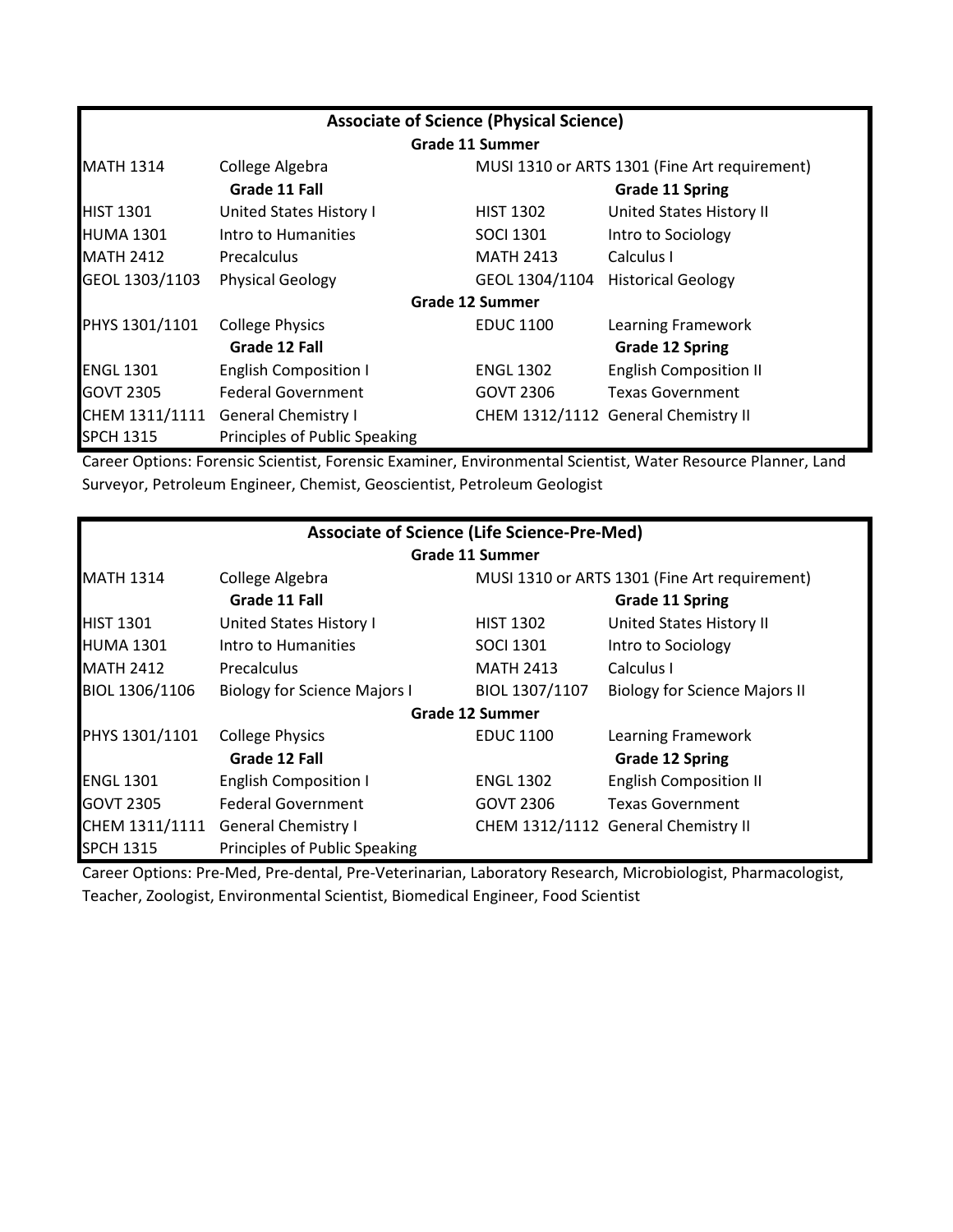| <b>Associate of Arts (Communications)</b> |                                 |                                               |                                    |  |
|-------------------------------------------|---------------------------------|-----------------------------------------------|------------------------------------|--|
|                                           |                                 | Grade 11 Summer                               |                                    |  |
| <b>SPCH 1315</b>                          | Principles of Public Speaking   | MUSI 1310 or ARTS 1301 (Fine Art requirement) |                                    |  |
|                                           | Grade 11 Fall                   |                                               | <b>Grade 11 Spring</b>             |  |
| <b>HIST 1301</b>                          | <b>United States History I</b>  | <b>HIST 1302</b>                              | United States History II           |  |
| <b>HUMA 1301</b>                          | Intro to Humanities             | <b>SOCI 1301</b>                              | Intro to Sociology                 |  |
| <b>MATH 1332</b>                          | <b>Contemporary Mathematics</b> | <b>EDUC 1100</b>                              | Learning Framework                 |  |
| <b>SPAN 1411</b>                          | <b>Beginning Spanish I</b>      | <b>SPAN 1412</b>                              | <b>Beginning Spanish II</b>        |  |
|                                           |                                 | <b>Grade 12 Summer</b>                        |                                    |  |
| <b>COMM 1307</b>                          | Intro to Mass Communication     | <b>PHED 1164</b>                              | Into Physical Fitness and Wellness |  |
|                                           | Grade 12 Fall                   |                                               | <b>Grade 12 Spring</b>             |  |
| <b>ENGL 1301</b>                          | <b>English Composition I</b>    | <b>ENGL 1302</b>                              | <b>English Composition II</b>      |  |
| <b>GOVT 2305</b>                          | <b>Federal Government</b>       | GOVT 2306                                     | Texas Government                   |  |
| GEOL 1303/1103                            | <b>Physical Geology</b>         | GEOL 1304/1104                                | <b>Historical Geology</b>          |  |
| <b>SPAN 2311</b>                          | Intermediate Spanish I          | <b>SPAN 2312</b>                              | Intermediate Spanish II            |  |

Career Options: Advertising, Marketing, Social Media, Public Relations, Writing, Human Resources, Sales, Law, Journalism, Technical Writing, Mass Communication, Television and Film Production

| <b>Associate of Arts (Criminal Justice)</b> |                                     |                                               |                                         |  |
|---------------------------------------------|-------------------------------------|-----------------------------------------------|-----------------------------------------|--|
|                                             |                                     | <b>Grade 11 Summer</b>                        |                                         |  |
| <b>SPCH 1315</b>                            | Principles of Public Speaking       | MUSI 1310 or ARTS 1301 (Fine Art requirement) |                                         |  |
|                                             | Grade 11 Fall                       |                                               | <b>Grade 11 Spring</b>                  |  |
| <b>HIST 1301</b>                            | United States History I             | <b>HIST 1302</b>                              | United States History II                |  |
| <b>MATH 1332</b>                            | <b>Contemporary Mathematics</b>     | <b>HUMA 1301</b>                              | Intro to Humanities                     |  |
| <b>CRIJ 1301</b>                            | Intro to Criminal Justice           | <b>CRIJ 1310</b>                              | <b>Fundamentals of Criminal Justice</b> |  |
| <b>CRIJ 1306</b>                            | <b>Court Systems and Practices</b>  | <b>CRIJ 2328</b>                              | Police Systems & Practices              |  |
|                                             |                                     | Grade 12 Summer                               |                                         |  |
| <b>EDUC 1100</b>                            | Learning Framework                  | <b>SOCI 1301</b>                              | Intro to Sociology                      |  |
|                                             | Grade 12 Fall                       |                                               | <b>Grade 12 Spring</b>                  |  |
| <b>ENGL 1301</b>                            | <b>English Composition I</b>        | <b>ENGL 1302</b>                              | <b>English Composition II</b>           |  |
| <b>GOVT 2305</b>                            | <b>Federal Government</b>           | <b>GOVT 2306</b>                              | <b>Texas Government</b>                 |  |
| BIOL 1306/1106                              | <b>Biology for Science Majors I</b> | BIOL 1307/1107                                | <b>Biology for Science Majors II</b>    |  |
| <b>CRIJ 2313</b>                            | <b>Correctional Systems</b>         | <b>CRIJ 1307</b>                              | Crime in America                        |  |

Career Options: Police Officer, Corrections, Criminal Profiler, Crime Prevention Specialist, Crime Scene Investigator, DEA Agent, FBI Agent, Private Investigator, Probation/Parole Officer